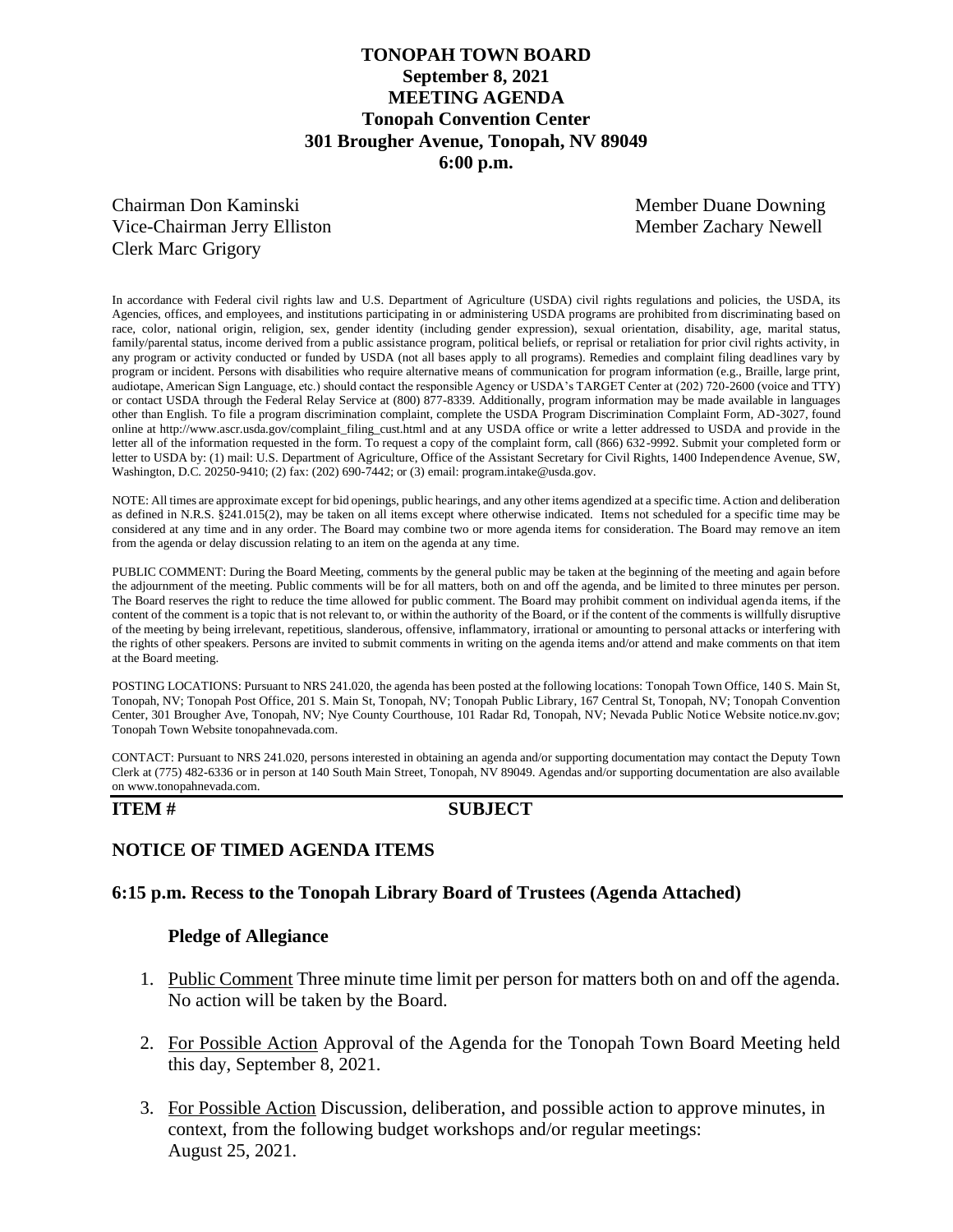- 4. Town Board Member's, Department Manager's, Nye County Commissioner's, Tonopah Main Street and Nye Communities Coalition Comments This item is limited to announcements and/or topics/issues proposed for future meetings/workshops.
- 5. For Possible Action Discussion, deliberation, and possible decision to allow Town of Tonopah to enter into On-the-Job trainings (OJT) or Youth WERKS Work Experience (WEX) with NyE Communities Coalition (NyECC) until June 30, 2022. (Petitioner: Nye Communities Coalition Tonopah Programs Manager Jess Rosner)
- 6. For Possible Action Discussion, deliberation, and possible action to approve or deny request from Nevada Ag Co. to authorize monthly installments of \$1733.33, for a period not to exceed twelve (12) months; in order to satisfy privilege fees payable to Tonopah Public Utilities; 26 ERU's at \$800.00 per ERU for a total of \$20,800.00. (Petitioner: David Baker of Nevada Ag Co)
- 7. For Possible Action Discussion, deliberation, and possible action to approve entering into an Agreement Regarding Legal Representation with Porter Simon Law Office for general counsel services not to exceed \$5,000.00 (Petitioner: Town Manager Joe Westerlund)
- 8. For Possible Action Discussion, deliberation, and possible action on Department Budget Reports.
- 9. [For Possible Action](https://www.tonopahnevada.com/agendas/backup-2021/StaffReports-9-08-21.pdf) Discussion, deliberation, and possible action on Department Staff Reports:
	- a) Town Administration
	- b) Town Maintenance
	- c) Fire Department
	- d) Pool
	- e) Parks
	- f) Fairgrounds
	- g) Joe Friel Sports Complex
	- h) Tonopah Historic Mining Park
	- i) Convention Center
	- j) Tourism/Events, Room Tax
	- k) Capital Projects
	- l) Tonopah Public Utilities Water Fund: Administration, Operations, Distribution, Transmissions, Wells
	- m) Tonopah Public Utilities Sewer Fund: Administration, Operations, Treatment Plant
- 10. [Correspondence](https://www.tonopahnevada.com/agendas/backup-2021/TonopahSCADASystemUpgrade.pdf) Review and discussion; no action will be taken.
- 11. For Possible Action Approval of vouchers for payment.
- 12. Public Comment Three minute time limit per person for matters both on and off the agenda. No action will be taken by the Board.
- 13. For Possible Action Adjourn.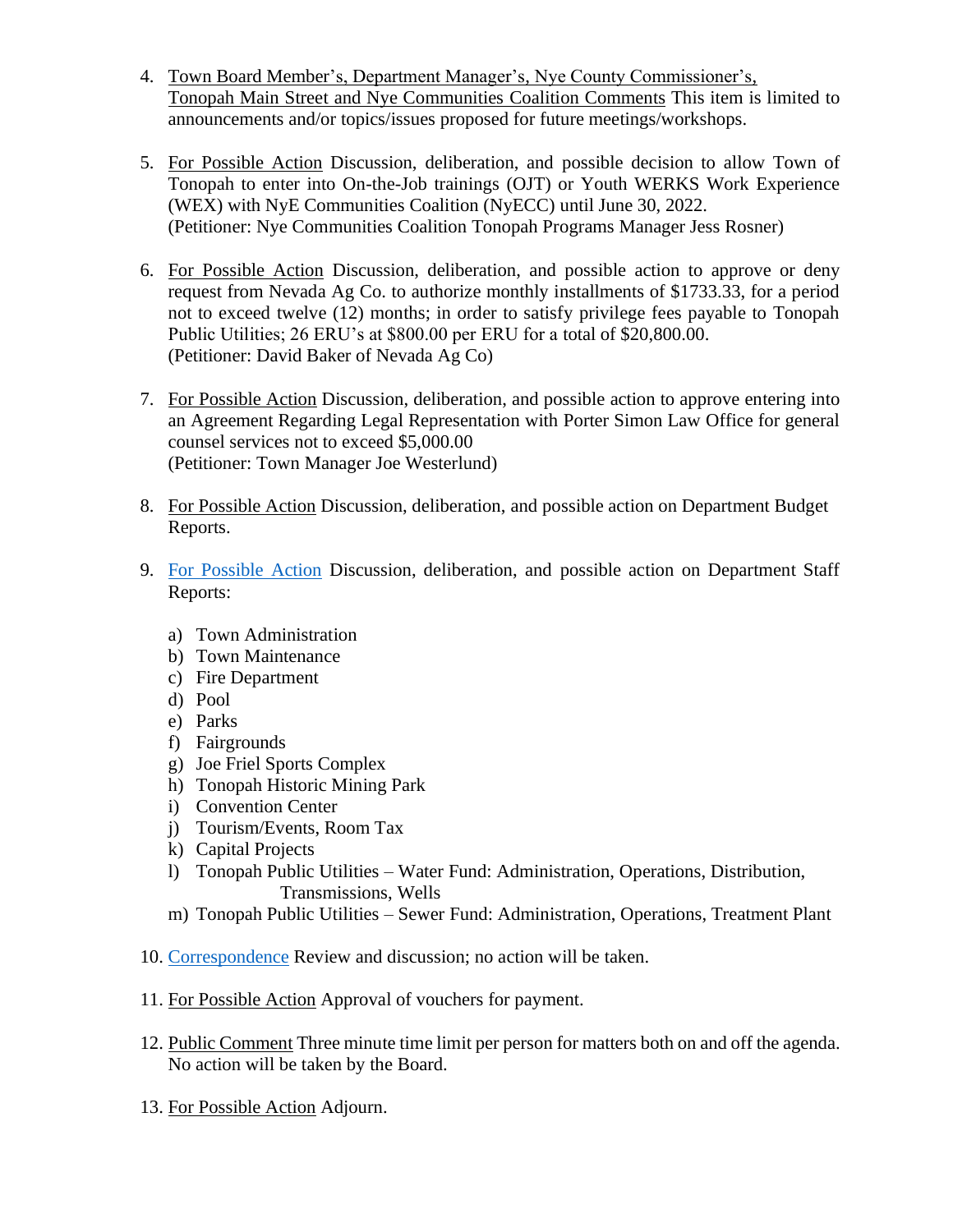# **TONOPAH LIBRARY DISTRICT BOARD OF TRUSTEES September 8, 2021 MEETING AGENDA Tonopah Convention Center 301 Brougher Avenue, Tonopah, NV 89049 6:15 p.m.**

Chairman Duane Downing Trustee Jerry Elliston Vice-Chairman Don Kaminski Trustee Zachary Newell Clerk Marc Grigory

In accordance with Federal civil rights law and U.S. Department of Agriculture (USDA) civil rights regulations and policies, the USDA, its Agencies, offices, and employees, and institutions participating in or administering USDA programs are prohibited from discriminating based on race, color, national origin, religion, sex, gender identity (including gender expression), sexual orientation, disability, age, marital status, family/parental status, income derived from a public assistance program, political beliefs, or reprisal or retaliation for prior civil rights activity, in any program or activity conducted or funded by USDA (not all bases apply to all programs). Remedies and complaint filing deadlines vary by program or incident. Persons with disabilities who require alternative means of communication for program information (e.g., Braille, large print, audiotape, American Sign Language, etc.) should contact the responsible Agency or USDA's TARGET Center at (202) 720-2600 (voice and TTY) or contact USDA through the Federal Relay Service at (800) 877-8339. Additionally, program information may be made available in languages other than English. To file a program discrimination complaint, complete the USDA Program Discrimination Complaint Form, AD-3027, found online at http://www.ascr.usda.gov/complaint\_filing\_cust.html and at any USDA office or write a letter addressed to USDA and provide in the letter all of the information requested in the form. To request a copy of the complaint form, call (866) 632-9992. Submit your completed form or letter to USDA by: (1) mail: U.S. Department of Agriculture, Office of the Assistant Secretary for Civil Rights, 1400 Independence Avenue, SW, Washington, D.C. 20250-9410; (2) fax: (202) 690-7442; or (3) email: program.intake@usda.gov.

NOTE: All times are approximate except for bid openings, public hearings, and any other items agendized at a specific time. Action and deliberation as defined in N.R.S. §241.015(2), may be taken on all items except where otherwise indicated. Items not scheduled for a specific time may be considered at any time and in any order. The Board may combine two or more agenda items for consideration. The Board may remove an item from the agenda or delay discussion relating to an item on the agenda at any time.

PUBLIC COMMENT: During the Board Meeting, comments by the general public may be taken at the beginning of the meeting and again before the adjournment of the meeting. Public comments will be for all matters, both on and off the agenda, and be limited to three minutes per person. The Board reserves the right to reduce the time allowed for public comment. The Board may prohibit comment on individual agenda items, if the content of the comment is a topic that is not relevant to, or within the authority of the Board, or if the content of the comments is willfully disruptive of the meeting by being irrelevant, repetitious, slanderous, offensive, inflammatory, irrational or amounting to personal attacks or interfering with the rights of other speakers. Persons are invited to submit comments in writing on the agenda items and/or attend and make comments on that item at the Board meeting.

POSTING LOCATIONS: Pursuant to NRS 241.020, the agenda has been posted at the following locations: Tonopah Town Office, 140 S. Main St, Tonopah, NV; Tonopah Post Office, 201 S. Main St, Tonopah, NV; Tonopah Public Library, 167 Central St, Tonopah, NV; Tonopah Convention Center, 301 Brougher Ave, Tonopah, NV; Nye County Courthouse, 101 Radar Rd, Tonopah, NV; Nevada Public Notice Website notice.nv.gov; Tonopah Town Website tonopahnevada.com.

CONTACT: Pursuant to NRS 241.020, persons interested in obtaining an agenda and/or supporting documentation may contact the Deputy Town Clerk at (775) 482-6336 or in person at 140 South Main Street, Tonopah, NV 89049. Agendas and/or supporting documentation are also available on www.tonopahnevada.com.

**ITEM # SUBJECT**

- 1. Public Comment Three minute time limit per person for matters both on and off the agenda. No action will be taken by the Board.
- 2. For Possible Action Approval of the Agenda for the Tonopah Library District Board of Trustees Meeting held this day, September 8, 2021.
- 3. For Possible Action Discussion, deliberation, and possible action to approve minutes, in context, from the following budget workshops and/or regular meetings: August 25, 2021.